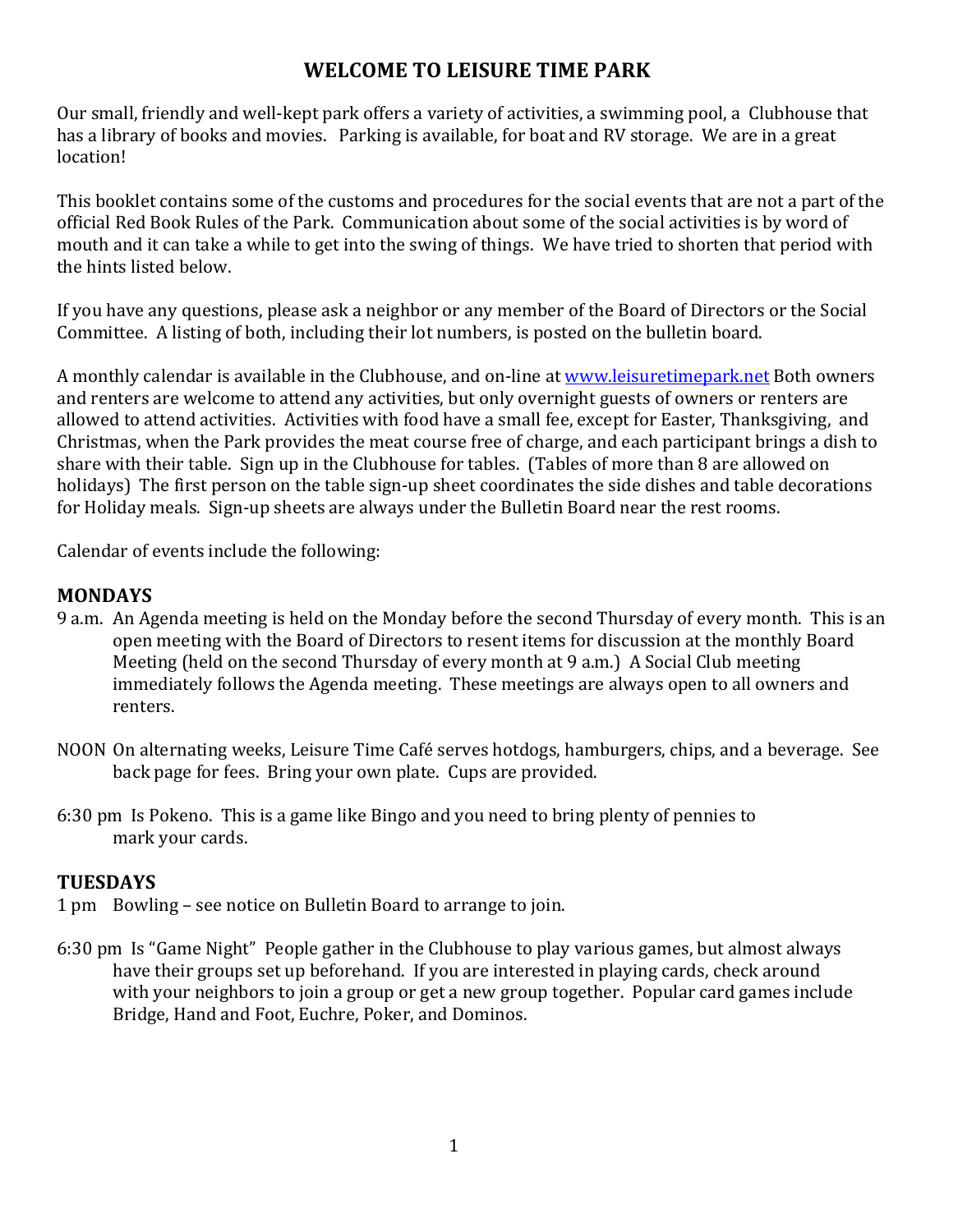### **WEDNESDAYS**

Socials and Dinners are held on alternating weeks.

- 4:30 to 5:30 pm **Socials** are lighter meals such as Sloppy Joes, Soup & Salad, Stuffed Potato, etc. It is customary to bring an appetizer or dessert to share with your table. The sign-up sheet is in list form and there are no reserved tables or seating. The arrival time is  $4:30$  pm to socialize and the food is served at 5:30 pm.
- 5 to 6 pm **Dinners** are a full meal with coffee included and a dessert. The sign-up sheet is set up for tables of 8. The number at each table cannot be expanded, so please do not add additional names after eight have signed up. The arrival time is 5 pm to socialize with dinner served at 6 pm

Sign-up sheets for the next event are posted the morning after a Social or Dinner. There is a limit of 160 seats. Sometimes a "take-out option" will be offered at the discretion of the committee in charge of each meal. This is only offered after 160 seats have been reserved. The first twenty take-outs may be eaten at the Pool Pavilion if desired, or taken home. Always sign up with your **FULL NAME and LOT NUMBER**, in PENCIL PLEASE. Always bring our own beverage, plate, flatware, and napkins.

### **THURSDAYS**

- 9 am The monthly Board Meeting is on the second Thursday of the month. All owners and renters are welcome and urged to attend.
- 1 pm A craft group meets and completes a variety of projects. Watch the Bulletin Board for special information about projects and supplies, if needed.
- 7 pm Bingo starting in January. All are welcome. There is a small fee for cards.

### **FRIDAYS**

9 am On alternating weeks a full breakfast is served. Bring your own plate and utensils. Coffee is provided. For fees, go to last page.

#### **SATURDAYS**

8 am Coffee and Donuts are available. For fees, go to last page. Bring your favorite mug. Refills are free.

### **SUNDAYS**

10 am A Sunday Service is held in the Clubhouse, beginning in January.

6:30 pm Ice cream and sometimes brownies or pie are offered. See last page for fees. Bring your own bowl and spoon.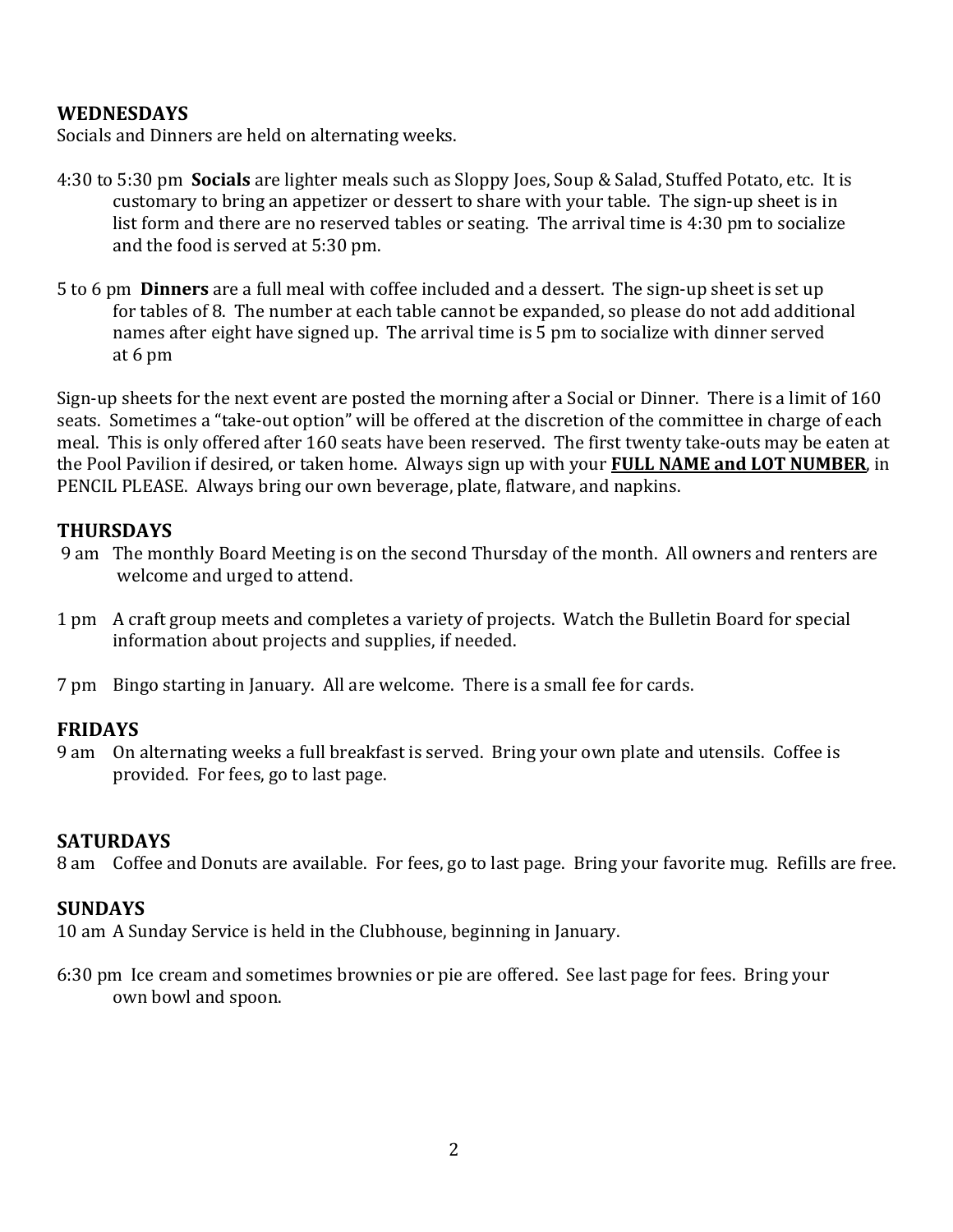**Small gold stickers** are available from the office for your car. They must be affixed to the front left and back right windshield, which shows you are a resident or renter of LTP and eligible to take your trash to our collection area near the west entrance. There is a bin for vegetation, one for newspaper and cardboard (please flatten all boxes), bins for regular trash and a special bin for recycling (no plastic bags please). There is also an aluminum can crusher (soda and beer) with a special bin. The aluminum cans are a fundraiser for the park so please be sure to recycle these appropriately.

A "Ladies Luncheon" and "Men's Luncheon" are usually held once a month. Sign up is required. Those interested go to a nearby restaurant selected by one of our residents, dutch treat. Meet at the Clubhouse at  $11:00$  or  $11:30$  am as announced to car pool.

**DANCE** is usually held in the Clubhouse once a month, from 7:30 pm to 10:30 pm. Tickets may be purchased at the door. Bring your own beverages and snacks. The popcorn is free.

The **Annual Varity Show** is held in February, showcasing talented (and gutsy) people in the park. All are welcome to participate! It's free and fun!

Once a year in February, the park holds a **"Trash and Treasures Day"**. This is an in-park only garage sale. Bring your unwanted items to the clubhouse parking lot to set up your spot. Remember, someone's trash is another's treasure.

The end-of-season **"Farewell to Friends"** event is held in late March with numerous activities over two or three days which includes entertainment, a special dinner, silent auction, and other activities. Save items to donate to the park for the Silent Auction which is an easy and lucrative fund raiser for the Social Committee. All "Farewell" events are free except for the dinner. See last page for fees. The theme changes every year. As part of the "Farewell to Friends" celebration there is a Maintenance Fee Raffle for the owners, with the winner receiving one year free of fees.

Always check the outside bulletin board near the mailboxes, the Clubhouse bulletin board and the Marquee near the Clubhouse parking lot to keep up with activities and/or changes. Try to attend as many events as you can because there are always announcements. If all else fails – ask at the Pool!!

### **GUESTS**

Guests must register in the office, (no matter how long they are here). They need to fill out the orange form and put it on the dash of their car (so they will not get a sticker).

## **GUEST PARKING**

If there is not enough room in your driveway for guests to park, they should park their cars in the Clubhouse parking lot. It is mandatory, according to our Red Book Rules, that all motorcycles be parked either in the Clubhouse lot or the Storage area lot and not driven through the park (unless they have been grandfathered).

### **WI-FI**

The park has a wireless internet connection available in the Clubhouse for anyone who wishes to bring their laptop computer.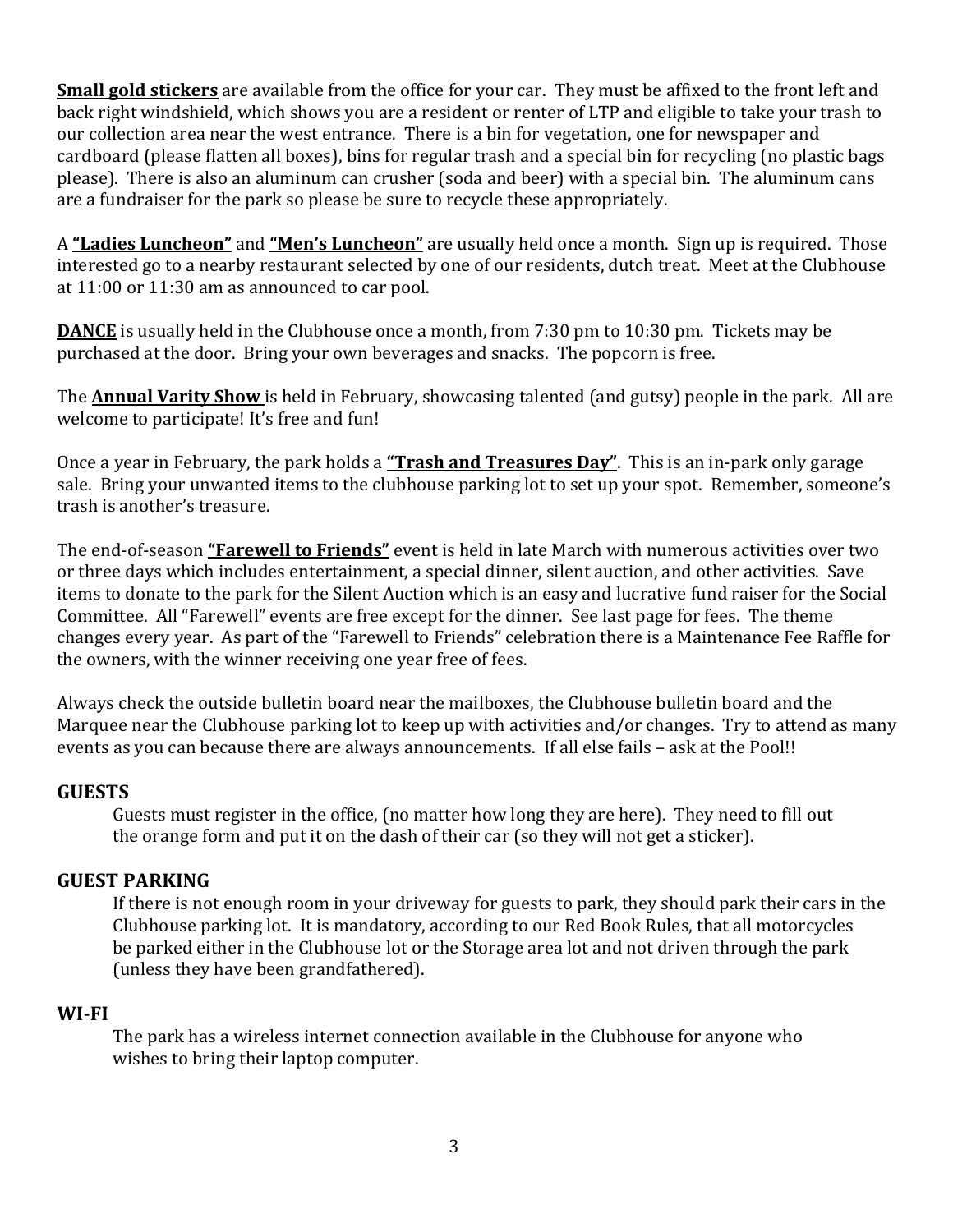# **POOL**

A.M. to DUSK: The pool is open 30 minutes before sunrise and stays open 30 minutes after sunset. Before entering the pool, always rinse off at the shower provided on the south side of the building. Glass is not allowed anywhere in the pool enclosure, and no food or drinks are **allowed** on the pool deck (which is the four feet surrounding the pool). If you want to take a radio, please have consideration for others and use a headset or keep the volume low. Please no loud cell phone conversations. Please be sure to control your grandchildren during their visits. No diapered babies in the pool. Small children must be wearing "swimmers". There is a kiddie pool that can be filled to use for the little ones. No running, diving, screaming, cannonballing, etc. Please have all guests read the list of rules posted at the pool.

## **LAUNDRY**

The Laundry Building is near the back (west entrance) of the property for your use. There is a charge to use the appliances. The Clubhouse/Pool key fits the door and you should always lock it when leaving.

## **TOOLS**

A variety of tools are available for loan in the middle shed in the trash collection area. The Clubhouse/Pool key fits the door lock. A sign-out sheet is provided. Please cross off your name when the item is returned. See the park Maintenance person to arrange for a loan of the long handled electric tree trimming tool.

# **LIBRARY**

There is a lending library of books, videos, DVD's, and puzzles for everyone's use, in the Clubhouse.

## **EMERGENCIES**

When providing your mailing address, be sure to include your Lot Number (1, 2 or 3 digit number) after 24400 S Tamiami Trail. Mail lacking the lot number often ends up in the office and is then placed alphabetically in the mailboxes just inside the Clubhouse door. Make sure you have a return address on all mail. For the utility companies (electric, phone, water, etc.) be sure to provide the street name and the four or five digit street address number. Example: 3213 Ott Lane. Also use this for the Police, Fire, and Ambulance as well.

It's a good idea to let a neighbor (or the office) know if you plan to be away for more than a day or two, so as not to cause concern.

Again – welcome to Leisure Time Park. May you enjoy many years of fun and happiness here **in Paradise!!**